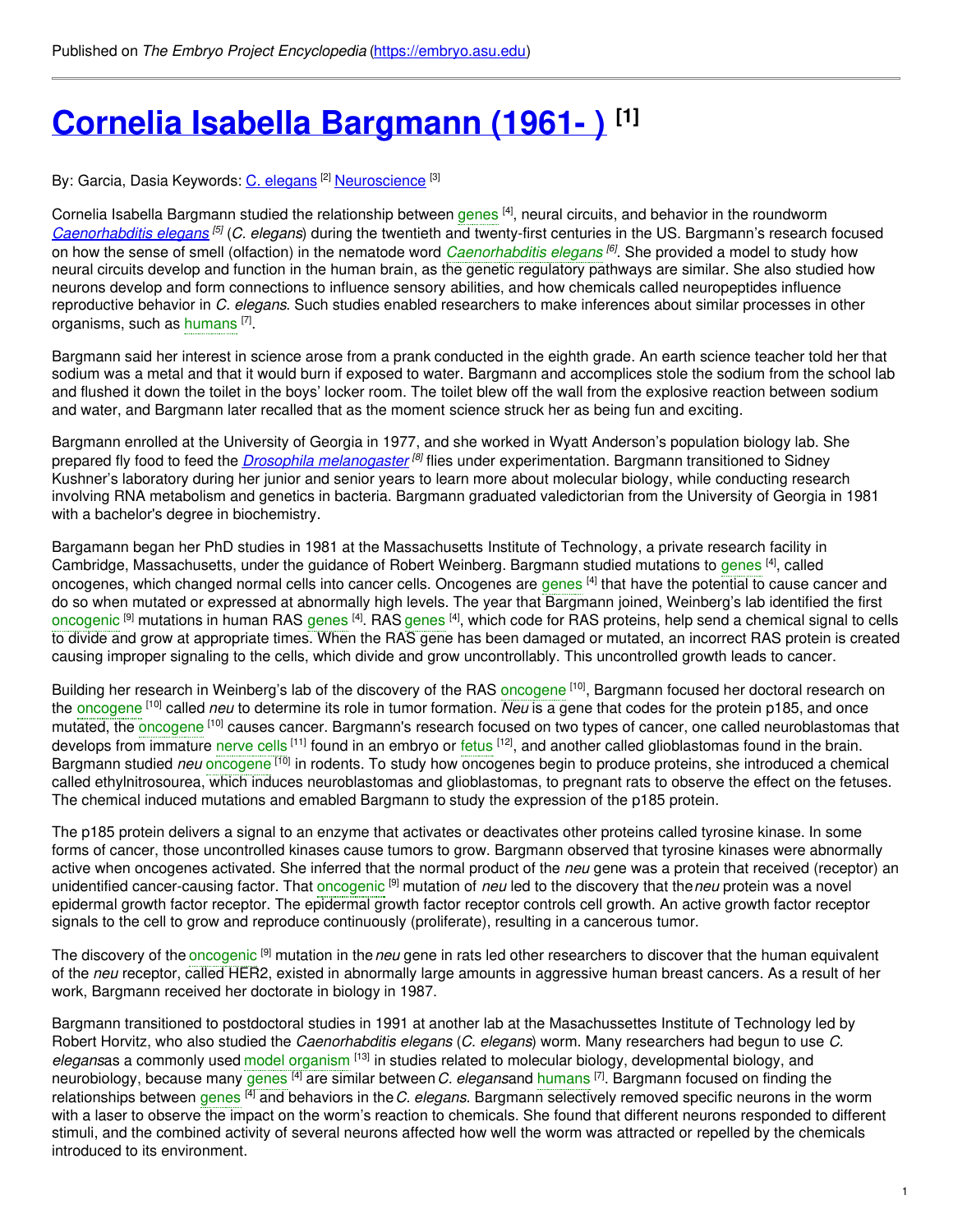Bargmann's next tested four classes of chemical sensing neurons, chemosensory neurons, and their responses to different environmental conditions required for larvae to develop into adults. She concluded that to develop, larvae needed both food and a dauer pheromone. The dauer pheromone senses other [worms](https://embryo.asu.edu/search?text=worms) [14], and it induces larvae to enter into the stress-resistant dauer larval stage, during which the worm does not eat or reproduce. When the chemosensory neurons that detect dauer pheromone are destroyed, the neurons lack the ability to signal for normal development.

Bargmann then researched the effect of different odorants on *C. elegans*behavior, and her olfactory study provided evidence that *C. elegans*have a sense of smell. She discovered that chemosensory neurons detect chemicals at a range of concentrations that either attract or repel the nematode. Mutants that possess the odr gene showed defects in chemosensory neurons, and an inability to smell, so they failed to respond to chemical stimuli.

Bargmann accepted an assistant professor position in 1991 at the University of California, San Francisco, in San Francisco, California, where she started her own lab. She continued researching the sense of smell (olfactory) in *C. elegans*, identifying chemosensory neurons and receptor [genes](https://embryo.asu.edu/search?text=genes) <sup>[4]</sup>. Bargmann identified fourteen types of chemosensory neurons and over 40 highly divergent types of G protein-coupled receptors, GPCRs, that detect chemical factors like attractants, repellants, and pheromones. GPCRs are essential for the worm to sense chemicals in its environment. A single type of chemosensory [neuron](https://embryo.asu.edu/search?text=neuron) <sup>[15]</sup> could make products from four different receptor [genes](https://embryo.asu.edu/search?text=genes) <sup>[4]</sup>, explaining the worm's diversity in sense of smell. In 1995 Bargmann became an affiliated investigator at the Howard Hughes Medical Institute.

Bargmann began to study how*C. elegans*detect, and she found that a specific odor-causing chemical caused a specific behavioral response. The odorant diacetyl, an organic chemical compound normally found in worm food, caused the [worms](https://embryo.asu.edu/search?text=worms) <sup>[14]</sup> to move towards the compound. The *odr-10* gene produces a protein that senses diacetyl, an intense buttery flavor, and is responsible for the animal's sense of smell, as shown by its presence at the tip of the animal's nose in the sensory cilia. Bargmann found the *odr-10* gene to produce the membrane receptor, G protein-coupled receptor, or GPCRs. She found that the receptor helped the [worms](https://embryo.asu.edu/search?text=worms) <sup>[14]</sup> detect a single kind of odorant. She continued to research how the worms <sup>[14]</sup> smelled and reacted to different odorant chemicals, which led to the discovery that an animal's behaviors such as attraction, avoidance, feeding, and mating are controlled by sensory neurons.

In 1998 Bargmann became a full professor at the University of California San Francisco and served as vice chair of the department from 1999 to 2004. Throughout that time, she studied solitary and social feeding behaviors. In 2004 she discovered that environmental conditions such as the presence of oxygen dictated social or solitary feeding behaviors. Bargmann found that *C. elegans*[worms](https://embryo.asu.edu/search?text=worms) [14] prefer to eat alone, but an elevated presence of oxygen causes them to eat in groups.

In the early 2000s Bargmann researched nervous system development and cell recognition during larval stages in *C. elegans*. She discovered the SYG-1 protein, which directs neurons to form connections with each other during development. The existence of SYG-1 protein, found in *C. elegans*and in mammals, indicates future synapses will form during the development of the central [nervous](https://embryo.asu.edu/search?text=central%20nervous%20system) system <sup>[16]</sup>. Researchers hypothesized that the SYG-1 protein helps connect neurons to each other during the development of the central [nervous](https://embryo.asu.edu/search?text=central%20nervous%20system) system [16].

Bargmann also studied aging in*C. elegans*in the early 2000s. Bargmann showed how to manipulate cells to double the lifespan of *C. elegans*. The rate of ageing was influenced by an interaction between two proteins: a transcription factor, DAF-16, and an insulin growth factor 1, IGF-1. Transcription factors regulate the transcription of DNA to messenger RNA, which is later translated into proteins. Transcription factors regulate what proteins the cells will manufacture, and are important for the normal development of an organism, as well as cellular function and response to disease. The insulin growth factor 1 functions in larval development, reproduction, growth, and ageing.

Bargmann moved to [Rockefeller](https://embryo.asu.edu/search?text=Rockefeller%20University) University <sup>[17]</sup> in New York City, New York, in 2004. She later married Richard Axel, a neuroscientist at Columbia [University](https://embryo.asu.edu/search?text=Columbia%20University) <sup>[18]</sup> in New York, New York. While at [Rockefeller](https://embryo.asu.edu/search?text=Rockefeller%20University) University <sup>[17]</sup>, Bargmann continued her work examining gene function and signaling systems.

Bargmann showed that a signaling system of two proteins, vasopressin and oxytocin, found in the brain, are used by neurons to communicate with each other, ultimately influencing reproductive behavior. The oxytocin/vasopressin signaling system exists in [humans](https://embryo.asu.edu/search?text=humans) <sup>[7]</sup> and researchers associated it with trust and monogamous mating.

Bargmann received multiple awards including the 2004 Dargut and Milena Kemali International Prize for Research in the Field of Basic and Clinical Neurosciences, the 2009 Richard Lounsbery Award from the US and French National Academies of Sciences, the Kavli Prize awarded by a partnership between The Norwegian Academy of Science and Letters in neuroscience in 2012, the Dart/NYU Biotechnology Achievement Award, and the 2013 Breakthrough Prize in Life Sciences awarded by the Breakthrough Prize Board. She was elected to the US National Academy of Sciences, the American [Philosophical](https://embryo.asu.edu/search?text=American%20Philosophical%20Society) Society<sup>[19]</sup>, and the American Academy of Arts and Sciences. Bargmann continued her research on *C. elegans*into the early decades of the twentieth century as a Howard Hughes medical investigator at Rockefeller University.

# **Sources**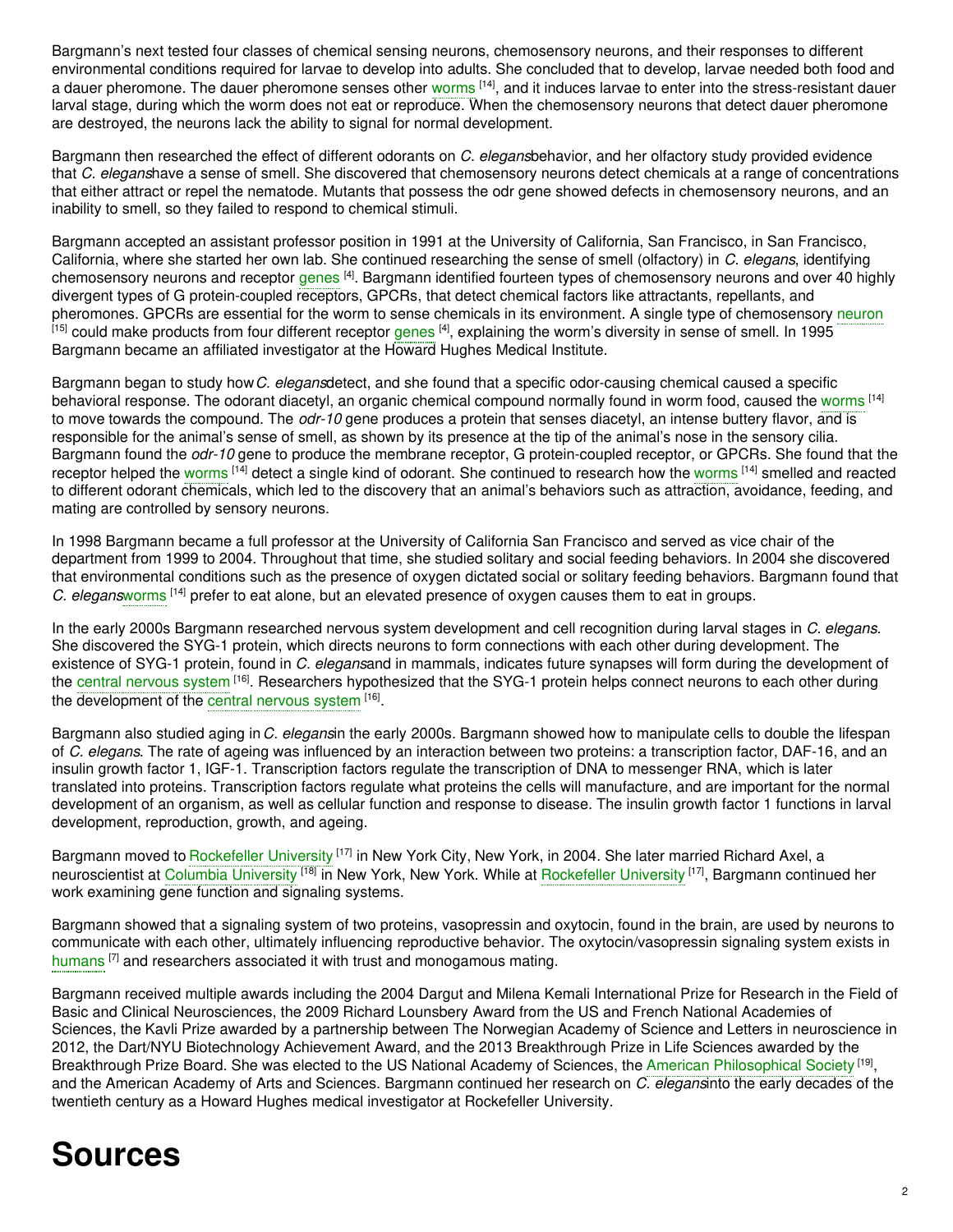- 1. Alton, Kirby N., Judith A Hautala, Norma H. Giles, Sidney R. Kushner, and Daniel Vapnek. "Transcription and Translation in E. coli of Hybrid Plasmids Containing the Catabolic Dehydroquinase Gene from Neurospora crassa." *Gene* 4 (1978): 241– 259.
- 2. Bargmann, Cornelia. "Cori Bargmann Autobiography." Kavil Prize. http://www.kavliprize.org/sites / [default/files/Cornelia\\_Bargmann\\_Biography.pdf](https://www.kavliprize.org/sites/default/files/%0A%09%09Cornelia_Bargmann_Biography.pdf)<sup>[20]</sup> (Accessed September 12, 2014).
- 3. Bargmann, Cornelia I., and H. Robert Horvitz. "Chemosensory neurons with overlapping functions direct [chemotaxis](https://embryo.asu.edu/search?text=chemotaxis) <sup>[21]</sup> to multiple chemicals in C. elegans." *Neuron* 7 (1991): 729–42.
- 4. Bargmann, Cornelia I., and H. Robert Horvitz. "Control of larval development by chemosensory neurons in Caenorhabditis elegans." *Science* 251 (1991): 1243-6.
- 5. Bargmann, Cornelia I., and Robert A. Weinberg. "Oncogenic activation of the neu-encoded receptor protein by point mutation and deletion." *The EMBO Journal* 7 (1988): 2043–52.
- 6. Bargmann, Cornelia I., Erika Hartwieg, and H. Robert Horvitz. "Odorant-selective Genes and Neurons Mediate Olfaction in C. Elegans." *Cell* 74 (1993): 515–27.
- 7. Bargmann, Cornelia I., Mien-Chie Hung, and Robert A. Weinberg. "Multiple independent activations of the neu [oncogene](https://embryo.asu.edu/search?text=oncogene) [10] by a point mutation altering the transmembrane domain of p185." *Cell* 45 (1986): 649–57.
- 8. Garrison, Jennifer L., Evan Z. Macosko, Samantha Bernstein, Navin Pokala, Dirk R. Albrecht, and Cornelia I. Bargmann. "Oxytocin/vasopressin-related peptides have an ancient role in reproductive behavior." *Science* 338 (2012): 540–543.
- 9. Gray, Jesse M., Joseph J. Hill, and Cornelia I. Bargmann. "Inaugural Article: A circuit for navigation in Caenorhabditis elegans." *Proceedings of the National [Academy](https://embryo.asu.edu/search?text=National%20Academy%20of%20Sciences) of Sciences [22]* 102 (2005): 3184–91.
- 10. Hall, Stephen S. "Neuroscience: As the Worm Turns." *Nature* 494 (2013): 296-9.
- 11. Marino, Melissa. "Biography of Cornelia I. Bargmann." Biography of Cornelia I. Bargmann. *[Proceedings](https://embryo.asu.edu/search?text=National%20Academy%20of%20Sciences) of the National Academy of Sciences [22] of the United States of America*102 (2005): 3181–3183. http://www. [pnas.org/content/102/9/3181.full#ref-3](http://www.pnas.org/content/102/9/3181.full#ref-3) <sup>[23]</sup>Accessed September 16, 2014).
- 12. Murphy, Coleen T., Steven A. Mccarroll, Cornelia I. Bargmann, Andrew Fraser, Ravi S. Kamath, Julie Ahringer, Hao Li, and Cynthia Kenyon. "Genes That Act Downstream of DAF-16 to Influence the Lifespan of Caenorhabditis Elegans." *Nature* 424 (2003): 277–83.
- 13. Schaffer, Henry E., Darrell Yardley, and Wyatt W. Anderson. "Drift or Selection: A Statistical Test of Gene Frequency Variation Over Generations." *Genetics* 87 (1977): 371–379.
- 14. Scientists & Research. "Heads of Laboratories: Cori Bargmann, PhD." The [Rockefeller](https://embryo.asu.edu/search?text=Rockefeller%20University) University [17]. [http://www.rockefeller.edu/research/faculty/](http://www.rockefeller.edu/research/faculty/labheads/%0A%09%09CoriBargmann/) labheads/ CoriBargmann/ [24] (Accessed November 3, 2014).
- 15. Sengupta, Piali, Joseph H Chou, and Cornelia I Bargmann. "Odr-10 Encodes A Seven Transmembrane Domain Olfactory Receptor Required For Responses To The Odorant Diacetyl." *Cell* 84 (1996): 899–909.
- 16. Shih, Chiaho, and Robert A. Weinberg. "Isolation of a transforming sequence from a human bladder carcinoma cell line." *Cell* 29 (1982): 161–9.
- 17. The National Institute for Occupational Safety and Health. "Flavorings-related Lungs Diseases." The Centers for Disease Control and Prevention. http[://www.cdc.gov/niosh/topics/flavorings/exposure.html](http://www.cdc.gov/niosh/topics/flavorings/exposure.html)<sup>[25]</sup>(Accessed May 1, 2016).
- 18. Troemel, Emily R., Joseph H. Chou, Noelle D. Dwyer, Heather A. Colbert, and Cornelia I. Bargmann. "Divergent Seven Transmembrane Receptors Are Candidate Chemosensory Receptors In C. Elegans." *Cell* 83 (1995): 207–18.
- 19. Troemel, Emily R., Bruce E. Kimmel, and Cornelia I. Bargmann. "Reprogramming Chemotaxis Responses: Sensory Neurons Define Olfactory Preferences in C. elegans." *Cell* 91 (1997): 161–9.
- 20. Veilleux, Zach. "Neurotransmitters Linked to Mating Behavior Are Shared by Mammals and Worms." [Rockefeller](https://embryo.asu.edu/search?text=Rockefeller%20University) University [17] Newswire. October 25, 2012. http[://newswire.rockefeller.edu/2012/10/25/neurotransmitters-linked-](http://newswire.rockefeller.edu/2012/10/25/neurotransmitters-%0A%09%09linked-to-mating-behavior-are-shared-by-mammals-and-worms/) to-mating-behaviorare-shared-by-mammals-and-worms/ [26] (Accessed November 2, 2014).
- 21. Wade, Nicholas. "In Tiny Worm, Unlocking Secrets of the Brain." *The New York Times*. June 20, 2011, Science section. http://www.[nytimes.com/2011/06/21/science/21brain.html?pagewanted=2&\\_r=](http://www.nytimes.com/2011/06/21/science/21brain.html?%0A%09%09pagewanted=2&_r=3&nl=todaysheadlines&emc=tha210) 3&nl =todaysheadlines&emc=tha210 [27] (Accessed September 12, 2014)

Cornelia Isabella Bargmann studied the relationship between genes, neural circuits, and behavior in the roundworm Caenorhabditis elegans (C. elegans) during the twentieth and twenty-first centuries in the US. Bargmann's research focused on how the sense of smell (olfaction) in the nematode word Caenorhabditis elegans. She provided a model to study how neural circuits develop and function in the human brain, as the genetic regulatory pathways are similar. She also studied how neurons develop and form connections to influence sensory abilities, and how chemicals called neuropeptides influence reproductive behavior in C. elegans. Such studies enabled researchers to make inferences about similar processes in other organisms, such as humans.

# **Subject**

[Bargmann,](https://embryo.asu.edu/library-congress-subject-headings/bargmann-cornelia-i) Cornelia I. <sup>[28]</sup> Drosophila [melanogaster](https://embryo.asu.edu/library-congress-subject-headings/drosophila-melanogaster) <sup>[29]</sup> Neural [circuitry](https://embryo.asu.edu/library-congress-subject-headings/neural-circuitry) <sup>[30]</sup> [Weinberg,](https://embryo.asu.edu/library-congress-subject-headings/weinberg-robert-e) Robert E. <sup>[31]</sup> [Neurobiology](https://embryo.asu.edu/library-congress-subject-headings/neurobiology) <sup>[32]</sup> [HER-2](https://embryo.asu.edu/library-congress-subject-headings/her-2-gene) gene <sup>[33]</sup> <u>Howard Hughes [Medical](https://embryo.asu.edu/library-congress-subject-headings/howard-hughes-medical-institute) Institute</u> <sup>[34]</sup> [HER-2](https://embryo.asu.edu/library-congress-subject-headings/her-2-protein) protein <sup>[35]</sup> [DNA](https://embryo.asu.edu/library-congress-subject-headings/dna) <sup>[36]</sup> [Oxytocin](https://embryo.asu.edu/library-congress-subject-headings/oxytocin) <sup>[37]</sup> [Genes,](https://embryo.asu.edu/medical-subject-headings/genes-ras) ras <sup>[38]</sup>

# **Topic**

<u>[People](https://embryo.asu.edu/topics/people)</u>  $^{[39]}$ 

## **Publisher**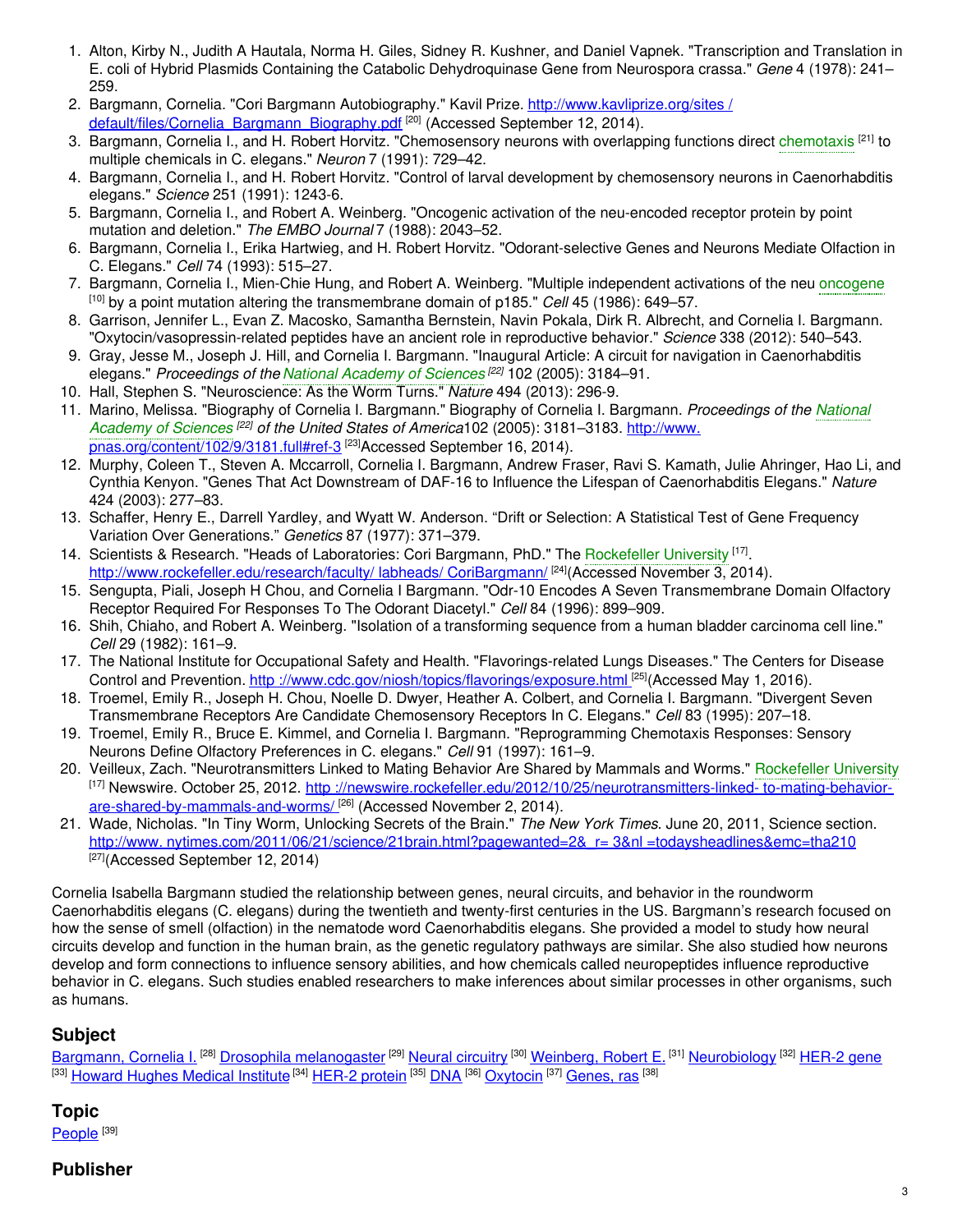Arizona State University. School of Life Sciences. Center for Biology and Society. Embryo Project Encyclopedia.

#### **Rights**

Copyright Arizona Board of Regents Licensed as Creative Commons Attribution-NonCommercial-Share Alike 3.0 Unported (CC BY-NC-SA 3.0) http://creativecommons.org/licenses/by-nc-sa/3.0/

## **Format**

[Articles](https://embryo.asu.edu/formats/articles) <sup>[40]</sup>

## **Last Modified**

Wednesday, July 4, 2018 - 04:40

#### **DC Date**

2017-06-19

## **DC Date Accessioned**

Tuesday, June 20, 2017 - 04:13

## **DC Date Available**

Tuesday, June 20, 2017 - 04:13

# **DC Date Created**

2017-06-19

## **DC Date Created Standard**

Monday, June 19, 2017 - 07:00

#### [Contact](https://embryo.asu.edu/contact) Us

© 2021 Arizona Board of Regents

The Embryo Project at Arizona State University, 1711 South Rural Road, Tempe Arizona 85287, United States

**Source URL:** https://embryo.asu.edu/pages/cornelia-isabella-bargmann-1961

#### **Links**

- [1] https://embryo.asu.edu/pages/cornelia-isabella-bargmann-1961
- [2] https://embryo.asu.edu/keywords/c-elegans
- [3] https://embryo.asu.edu/keywords/neuroscience
- [4] https://embryo.asu.edu/search?text=genes
- [5] http://eol.org/pages/403869/overview
- [6] https://embryo.asu.edu/search?text=Caenorhabditis%20elegans
- [7] https://embryo.asu.edu/search?text=humans
- [8] http://eol.org/pages/733739/overview
- [9] https://embryo.asu.edu/search?text=oncogenic
- [10] https://embryo.asu.edu/search?text=oncogene
- [11] https://embryo.asu.edu/search?text=nerve%20cells
- [12] https://embryo.asu.edu/search?text=fetus
- [13] https://embryo.asu.edu/search?text=model%20organism
- [14] https://embryo.asu.edu/search?text=worms
- [15] https://embryo.asu.edu/search?text=neuron
- [16] https://embryo.asu.edu/search?text=central%20nervous%20system
- [17] https://embryo.asu.edu/search?text=Rockefeller%20University
- [18] https://embryo.asu.edu/search?text=Columbia%20University
- [19] https://embryo.asu.edu/search?text=American%20Philosophical%20Society
- [20] http://www.kavliprize.org/sites/default/files/
 Cornelia Bargmann Biography.pdf
- [21] https://embryo.asu.edu/search?text=chemotaxis
- [22] https://embryo.asu.edu/search?text=National%20Academy%20of%20Sciences
- [23] http://www.pnas.org/content/102/9/3181.full#ref-3
- [24] http://www.rockefeller.edu/research/faculty/labheads/
 CoriBargmann/
- [25] http://www.cdc.gov/niosh/topics/flavorings/exposure.html
- [26] http://newswire.rockefeller.edu/2012/10/25/neurotransmitters linked-to-mating-behavior-are-shared-by-